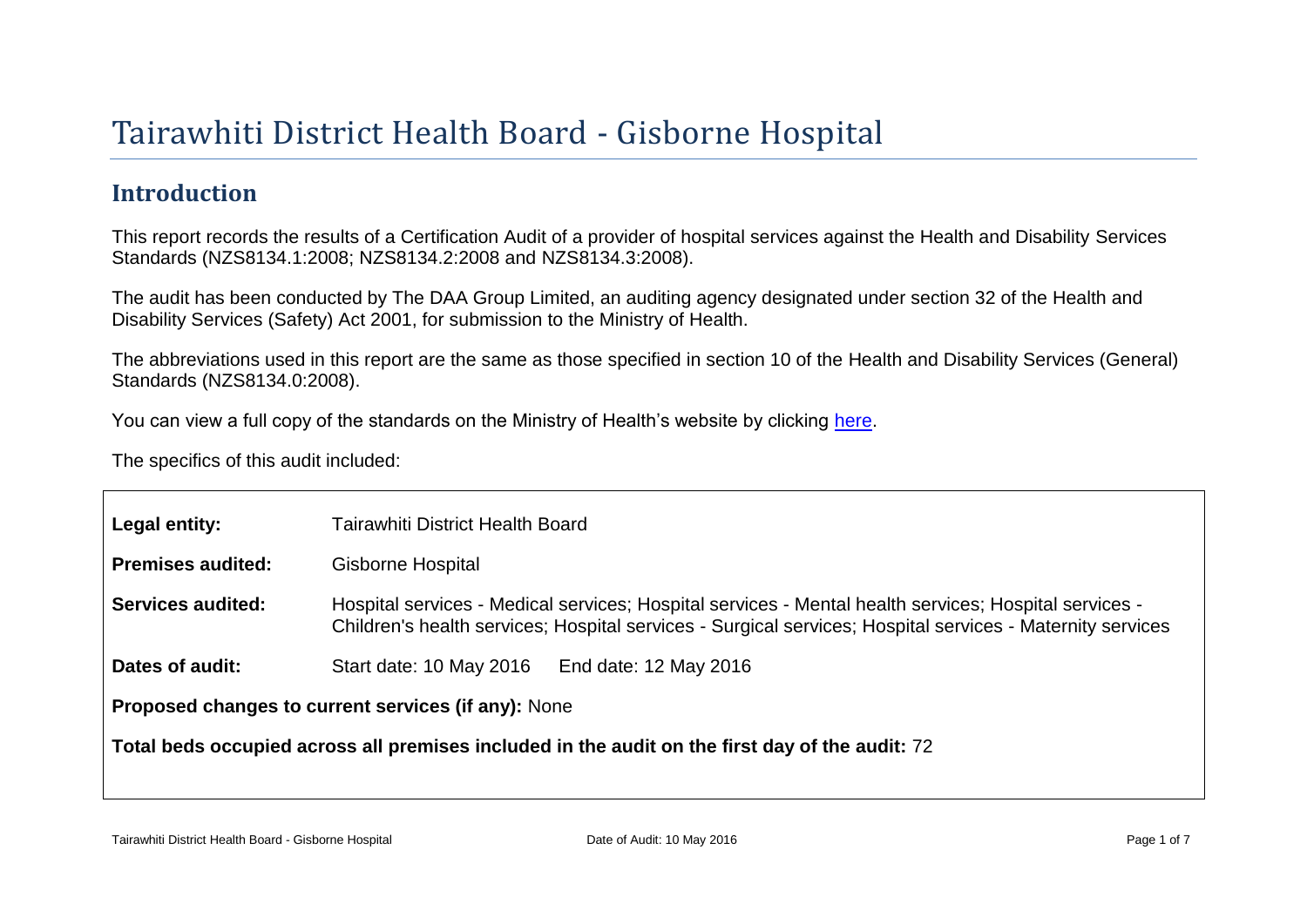# **Introduction**

This section contains a summary of the auditors' findings for this audit. The information is grouped into the six outcome areas contained within the Health and Disability Services Standards:

- consumer rights
- organisational management
- continuum of service delivery (the provision of services)
- safe and appropriate environment
- restraint minimisation and safe practice
- infection prevention and control.

### **General overview of the audit**

Hauora Tairāwhiti, previously known as Tairāwhiti District Health Board (TDH), provides services to around 47,100 in the Tairāwhiti region. Hospital services are provided from the 112 bed Gisborne Hospital and include medical, surgical, maternity, paediatric, and mental health and addiction services, supported by a range of diagnostic and support services.

This three day certification audit, against the Health and Disability Services Standards, included an in depth review of the organisation's systems, and five patients' care and two clinical systems, using tracer methodology. During this process auditors reviewed a sample of clinical records and other documentation, interviewed patients, families, managers, clinical and allied health staff across a range of roles and departments, and made observations.

This audit identified 19 areas that require improvement across the standards. These relate to consent, management of complaints, document control, follow through of corrective actions, completion of performance appraisals and clinical records. Within the clinical standards improvements are required related to entry criteria to some services, oversight of enrolled nurses and student nurses, assessments, planning and evaluation of patient care, the availability of activities in the mental health service, discharge planning,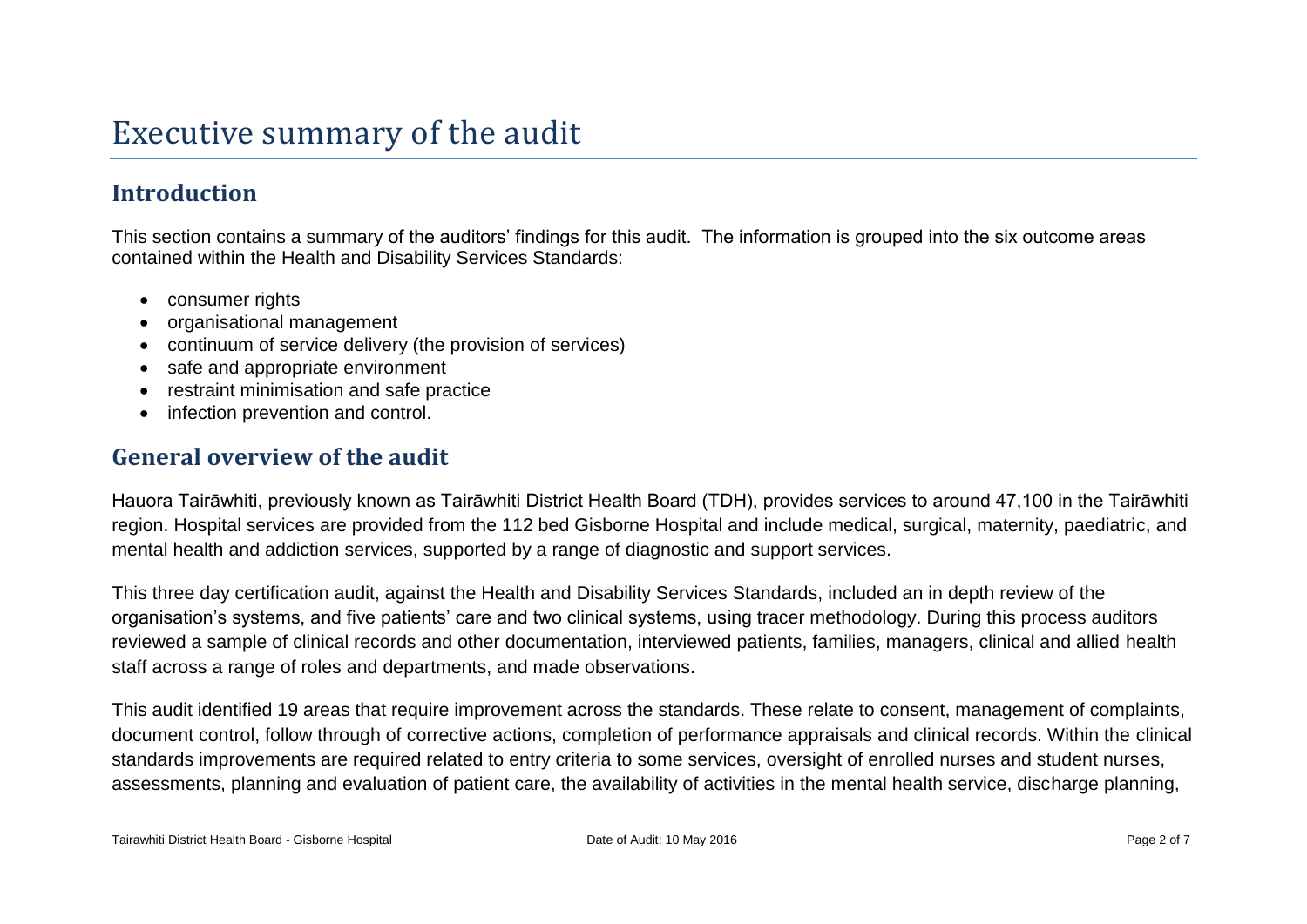management of medicines and storage of food at the ward level. The hospital site is 'smoke free' and this needs to include the mental health service. Management of enablers (bed rails in particular) also requires improvement. There is an area of continuous improvement in relation to infection prevention and control.

## **Consumer rights**

Information about the Health and Disability Commissioner's Code of Health and Disability Services Consumers' Rights (the Code of Rights) and the Nationwide Health and Disability Advocacy Service in both English and te reo Māori, is available and accessible throughout Hauora Tairāwhiti services. Advocacy and support for patients and their whānau is evident. Patients and family/whānau interviewed confirmed their rights are upheld and that they have received respectful care throughout their stay.

Staff are fully aware of the need for privacy and make every effort to ensure this occurs. Family violence screening and other appropriate risk assessments are completed on entry to the service. Suitable training is provided.

A Māori health plan outlines priorities to reduce health and social disparities in the region. Kaiatawhai and whānau ora roles are well established and Māori patients and their whānau felt well supported.

Spiritual needs are addressed with a range of chaplaincy services available.

Patients described feeling empowered to make decisions about their care and treatment and are welcome to have support people with them during their stay. Open communication with the multidisciplinary team is confirmed by patients and whānau, with examples of open disclosure documented. Interpreter services are accessible and used.

Examples of good practice were observed, such as the screening and management of gestational diabetes in the maternity service, consistent implementation of 'timeout' in the operating theatre, the handover process to 'on call' medical staff for the weekend, and work undertaken to reduce unnecessary admissions and ensure patients do not have any delay in their discharge.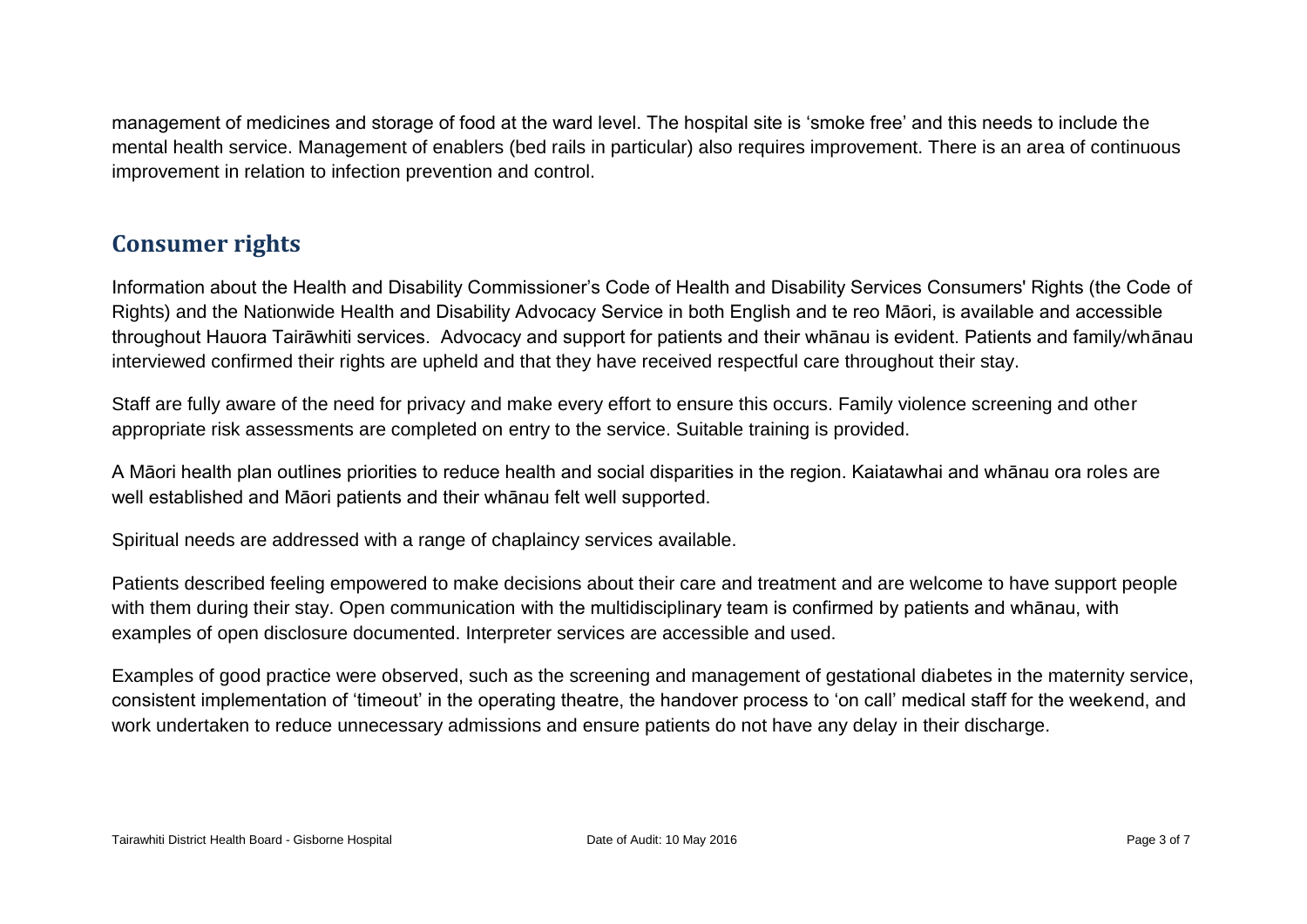Policy and processes are in place for informed consent. Staff, patients and whānau were well informed about the complaints process and information about how to make a complaint was available. There is a newly instituted electronic system for managing complaints which is in the process of being implemented.

## **Organisational management**

A well-developed planning process is based around the statutory requirements, adapted to meet the needs of the Tairāwhiti region's people. The work to 'rebrand' the DHB as Hauora Tairāwhiti in August of 2015 using a widely collaborative and integrated approach has resulted in a new kaupapa, vision and values (WAKA). This is increasingly being integrated into everyday work and behaviours and the integrated projects across the sector to improve the poorer than average health outcomes of the population.

The current management and leadership structure, based around clinical care groups with clinical and management roles working in partnership, is effective. The quality framework is well established led by the Director of Nursing and Midwifery. At the time of audit there are some vacancies in key roles placing extra pressure on the team and delaying some initiatives. Staff are involved at all levels with improvement activities and are familiar with audit, data analysis and continuous improvement methodology. Effective systems are in place to integrate the various components of quality and risk management with clinical committees reporting to the Clinical Governance Committee.

Data is widely available and well used to monitor patient safety, support projects, make improvements, monitor trends and address issues where they arise. Adverse events, including those of a more serious nature, are being managed as required. Risk management systems are effective with a proactive approach and reporting of key risks and plans to mitigate these.

Consumer and family involvement within the mental health services is functioning well, with involvement of appointed roles at both a strategic and operational level. Some improvements have been made in this area since the previous audit.

The human resources department has instituted a range of improved databases to track staff orientation, training, registration and performance appraisals. Staff complete mandatory training and each service defines and maintains records of service-specific training. The organisation continues to seek ways to further enhance training, using on line and shared resources with other DHBs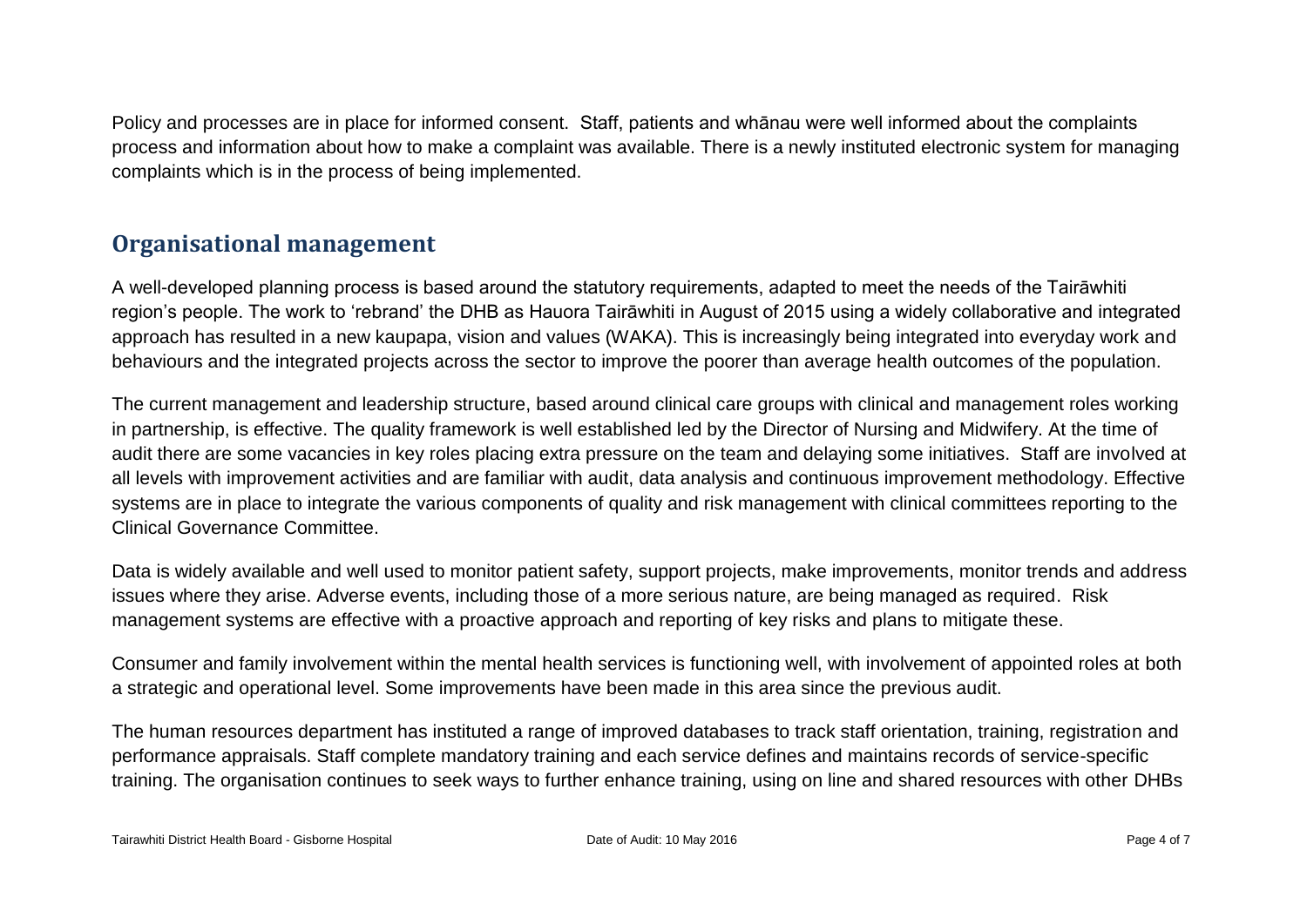in the Midland region. Staff numbers and skill mix are clearly defined with work in progress to ensure these are based on accurate information. Nursing and health care assistant staff numbers are supported by a casual pool and rosters are managed carefully in each area to ensure adequate staff cover.

Clinical records, in general, are well completed, tracking the patients' care.

## **Continuum of service delivery**

There are guidelines for the entry of patients into the services. The emergency department (ED) uses a triage system and mental health have a single entry point with a triage team. Patients requiring elective surgery use a waiting time process and preassessment nursing team for screening. Declined entry is managed at the point of contact with referral back to the referrer and information on other options provided to the patient.

Five 'patient journeys' were followed through medical, general surgical, maternity, paediatric and mental health services. Auditors and technical expert assessors worked collaboratively with staff reviewing the relevant documentation and interviewing members of the multidisciplinary team, patients and family/whānau. The majority of the areas of the hospital were visited with additional incidental sampling occurring in areas where the patients' journeys did not occur.

There is evidence of assessment occurring, using research based best practice tools, by qualified staff. Care planning documents are available to guide the development of care plans for patients. A new 'A – D Planner' is being trialled in some areas. Interventions are documented and are undertaken within a timeframe that meets the patient's requirements with positive outcomes for the patient and their whānau. Planned activities are based around the care plan and patient specific requirements.

Internal and external referrals are being well managed using a variety of systems, including verbal and documented referrals and use of ward based whiteboards. Handovers at key points are documented with the use of a formalised communication tool and other appropriate documentation. Discharge planning is occurring in most cases.

Documented policies and procedures for all areas of medication management are known to staff and include self-administration. Overall the management of medications meets the requirements of legislation, hospital policy and good practice. A new document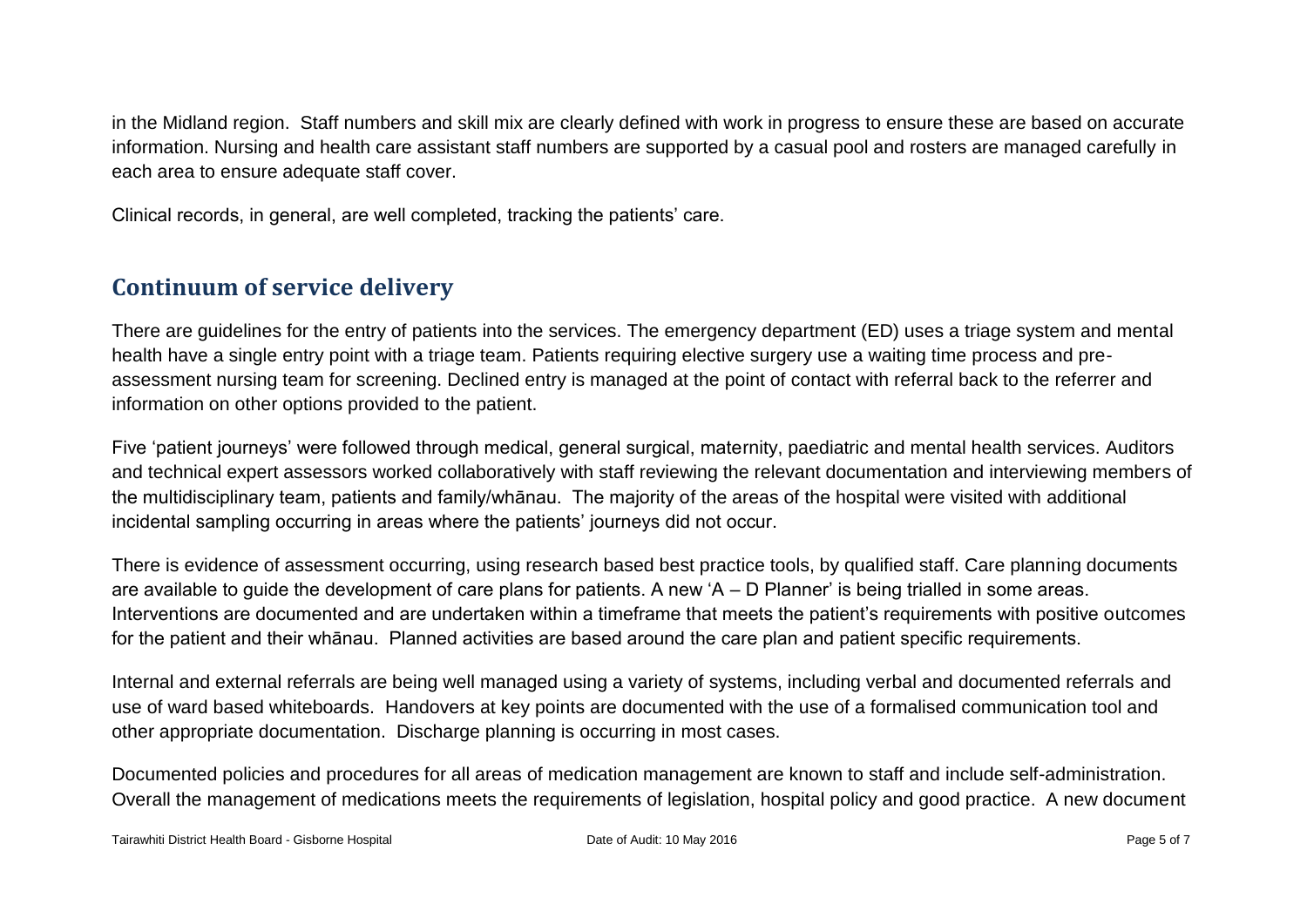is being trialled to better integrate medicines reconciliation into the assessment of patients. Food services meet the requirements of patients and, in general, are being safely managed.

#### **Safe and appropriate environment**

Facilities across the site meet the needs of the various patient groups and are well maintained. A long term facilities plan identifies improvements for co-location of services and areas to better accommodate new models of care. All sites have a current building warrant of fitness. Patients expressed satisfaction with the environment.

Reactive maintenance of equipment and facilities is prioritised with staff reporting that this service is responsive to their needs and that there is enough of the right equipment to support good practice. All regulatory requirements are met.

Planning for all types of emergencies is well developed and suitable equipment and supplies are available. Evacuation drills have been completed on a six monthly basis and staff have completed mandatory fire training. Some emergency plans and/or aspects of plans have been tested in real situations over the past year and improvements integrated following debriefs.

Cleaning and laundry services are well managed, with a good standard of cleanliness noted in areas visited. Management of waste and storage of chemicals and hazardous substances meets requirements with staff trained to manage any related emergencies. Appropriate personal protective equipment is available and used. There are sufficient toilets and personal spaces available. Patient areas have adequate natural light, heating and ventilation.

Security is well managed across the site with a range of technology and trained personnel available as and when needed.

### **Restraint minimisation and safe practice**

Policies and procedures inform staff on enabler and restraint use. Internal monitoring against the required processes are completed. The Restraint Minimisation and Safe Practice Committee has organisational oversight for all enabler and restraint related activities and directions. The mental health service also has a committee with a focus on the reduction of restraint and